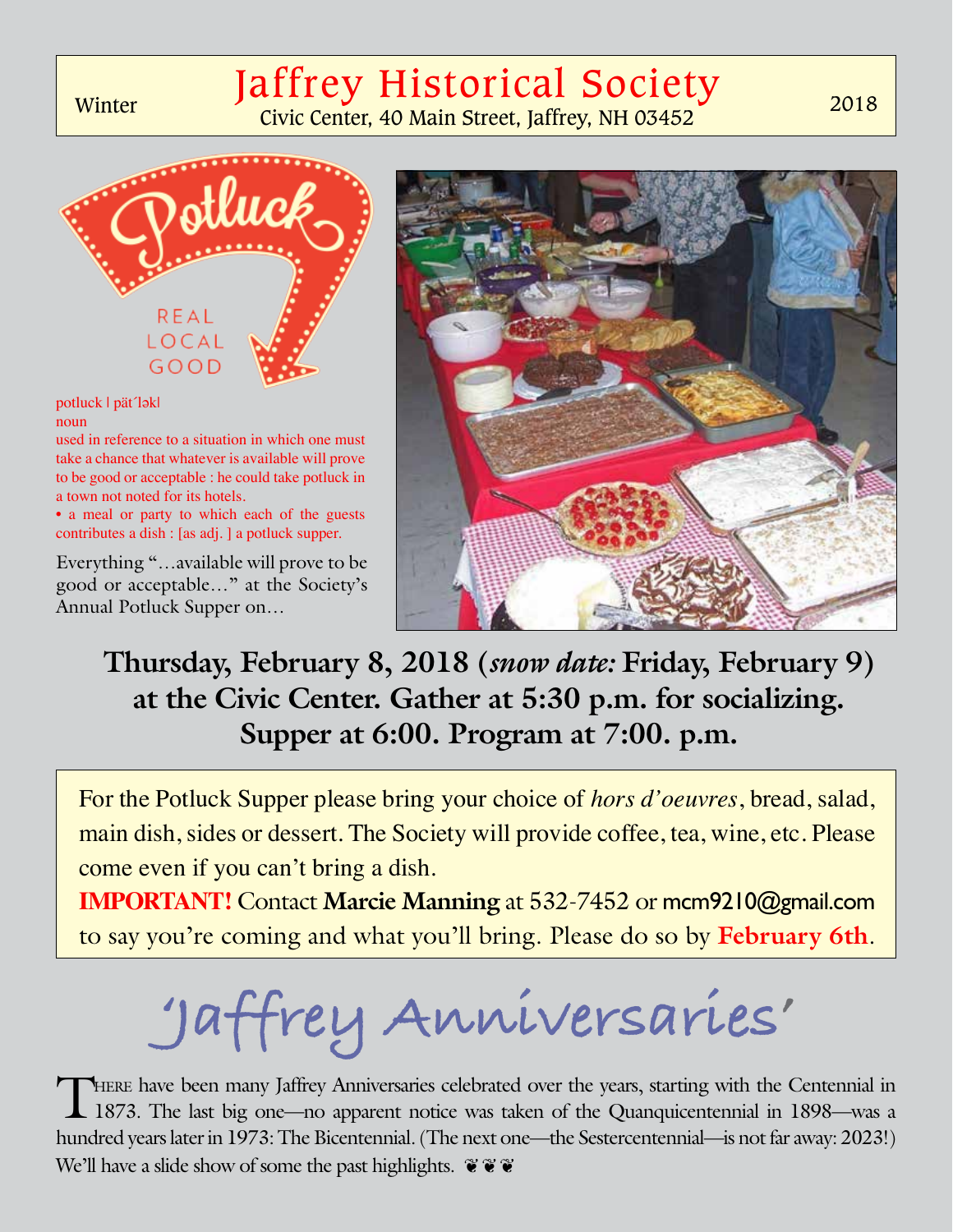### *News of your Society*

GREETINGS FROM THE PRESIDENT,

THE PAST We are dedicated to preserving the history of Jaffrey as did our forbears in town. They recorded what they had learned through research and in listening to older families and friends. They recorded in the only way possible at the time—writing and publishing. They saved documents, photographs, books, tools, paintings, signs, artifacts—things they thought future generations might want to see.

THE PRESENT We continue to accept items of interest that have provenance in Jaffrey (and are of a suitable size to store in our archives!). On the second floor of the Jaffrey Library we are reorganizing the Amos Fortune permanent exhibit, taking inventory of Town Reports, Tax Reports, and Yearbooks, hanging portraits, and cleaning glass. Twelve JHS members volunteered to become docents at the Library, allowing the second floor to be open most of the week.

THE FUTURE We will mark the 100th anniversary of *My Antonia*, authored by "Willa Cather in Jaffrey," by co-hosting a musical play by that name on February 11th (see page 7). Another centennial event will be a dramatic production about the Dean Murder to be performed on the anniversary date of August 13th. Requests to host field trips by school groups have been received. We will record oral histories from some of our seniors using audio visual technology. Our exhibit space in the Civic Center and in the Jaffrey Library needs fresh, new displays from our many holdings. Our February program will re-visit our past Jaffrey celebrations as we begin to think about the Sestercentennial in 2023.

Thanks to an active core group the mission of preserving local history and educating future generations is continuing. Many thanks to those who provide hands-on service or generous donations to the JHS. If your membership has not yet extended to active involvement please give me a shout and we'll put you right to work!

#### Bruce

**And a reminder.** The Society's membership year coincides with the calendar year so you may find a 2018 dues envelope enclosed (*if you don't find an envelope enclosed, that means you're paid up through 2018*). Please help the Society by paying promptly.

#### **T h e S o c i e <sup>t</sup> <sup>y</sup> o n <sup>t</sup> h e W e b**

• There are two Society websites: Sean Driscoll maintains http://www.jaffreyhistory.org and Rob Stephenson maintains http://www.rs41.org/jhs.htm

• Voluminous information on the Dean Murder is at: http://www.deanmurder.org

• Photographs and other images are on SmugMug at: https://rs41.smugmug.com/Jaffrey

• Find us on Facebook: https://www.facebook.com/JaffreyHS/



On the Autumn Outing at the Riverside Cemetery in Winchendon. **Bill Driscoll** gives us some background on the Whites who were important figures in the development of textile mills in Winchendon (and Jaffrey). The **Winchendon History & Cultural Center** was the perfect host: our large contingent toured the **Murdock House** and the adjacent **Isaac Morse House**—now a toy museum. We drove around the town coming and going and saw a variety of interesting sights/sites. Some of us enjoyed dinner at the **Glen Caffe**, a fitting conclusion to the Outing.  $\cdot$ 



The crowd on the Common gathered for the Centennial celebrations on August 20, 1873. The speeches went on all day. Come to the Society's *Potluck* on February 8 and learn more about anniversaries that Jaffrey has celebrated.  $\tilde{\mathbf{v}}$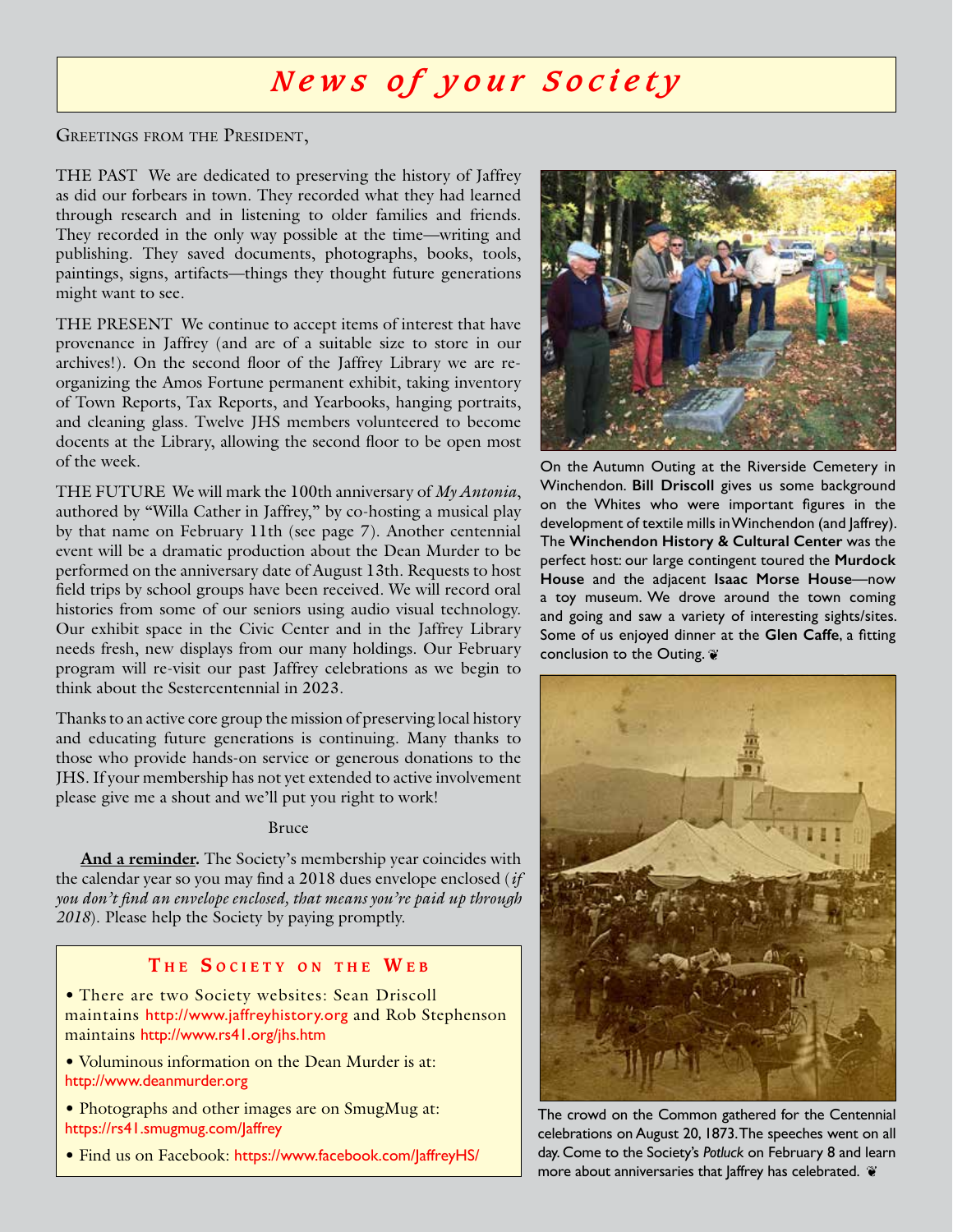#### **Archives**

#### Dick Boutwell, *Chair*

The Historical Society of Cheshire County will soon open an exhibit on 'MARKETING MONADNOCK' to which the Society is loaning assorted papers, brochures and signs, including a share certificate in the Mineral Springs at the foot of Monadnock along present-day Route 124 (the Springs are still there).

An uncataloged 1838 certificate of ownership for a pew in the Brick Church ('Slip No. 16') was recently discovered in the Archives and has now been properly recorded.

Our Fannie Hillsmith painting—*Early Signs*—was lent to the Thorne-Sangendorph Gallery at Keene State for its recent *Abstracted/Obscured: de Kooning, Dombek, Hillsmith* show.

(The Society accepts any Jaffrey-related items that it does not already possess and that can be stored in one of our three basement rooms.)

#### **Membership**

Marcie Manning, *Chair*

We are saddened by the death of our member **Mary Kidd.** ❦

#### **Postcard Exhibit**

LAST August the Society held an exhibit in the Civic Center auditorium entitled *Dear Friend…Jaffrey Postcards to Here & There*. You can see the show at http://www.rs41.org/jhs/postcard.pdf

#### **Meetinghouse Roof**

The re-roofing of our 1775 Meetinghouse was completed in October. The Society was among the supporters of this effort along with other Jaffrey organizations. LCHIP and Mooseplate grants were also received. It is believed that our meetinghouse is the only one in New Hampshire retaining a wood roof. For photos see https://rs41.smugmug.com/ Jaffrey/Meetinghouse/Roof-Replacement-Progress/ ❦

#### **Upcoming Programs & Events 2018**

• **Thursday February 8**: *Potluck* Jaffrey Anniversaries (see page 1) • **Sunday February 11**: *Willa Cather*  musical (see page 7) • **FRIDAY FEBRUARY 23:** *Matchbook Covers from the Collection of Steve Weiner.* Reception 5-6 pm (see page 8) • **Thursday April 12:** Program TBD • A SUNDAY IN JUNE: A third *cemetery walking tour* (with the Jaffrey Cemetery Committee) Details tbd • **Thursday August 9**: *Annual Meeting* & opening reception of the Dean Murder exhibit • **Monday August 13**: A *Dean Murder Theatrical* premiere at the Meetinghouse • SUNDAY OCTOBER 14: *Annual Autumn Outing*. Destination TBD • **October 20-22**: *Willa Cather Weekend* • **Thursday December 13**: *Annual Christmas Party* with the Civic Center. ❦

#### **Some Jaffreys Visit Town**

WE WERE surprised to meet possibly the first Jaffreys to ever find themselves in Jaffrey when last October **Jonathan Jaffrey** and his daughter **Madison** made an appearance on their way through town. Are they descendants of George? (No. See the next page to learn why.)  $\tilde{\mathbf{v}}$ 



#### *Officers & Committee Chairs*

*President:* Bruce Hill • *Vice Presidents:* Charles Turcotte & vacant • *Treasurer:* Kent Royce *Corresponding & Recording Secretary:* Vicki Arceci • *Archives:* Dick Boutwell *Exhibits:* Helen Coll • *Genealogist:* Paul St. Pierre • *Hospitality:* Pam Royce • *Little Red Schoolhouse:* Jackie Johnson *Membership:* Marcie Manning • *Monadnock No. 4:* Bill Driscoll & Dave Kemp • *Publications:* Rob Stephenson

> *2015-2018 2016-2019 2017-2020* Archie Coll Emily Preston Dan Shattuck Betty Shea

#### *Directors*

Jackie Johnson Susan Leach Fran McBride Karl Putnam

Henry Hammond Cathy Proulx Pete Sawyer Diane Schaumann

*Director Emeritus*  Joe Manning

*Past Presidents*  Mark Bean • Dick Boutwell • Helen Coll • Bill Driscoll • Owen Houghton Dave Kemp • Marcie Manning • Kent Royce • Rob Stephenson

> *Trustees of the Trust Fund*  Mark Bean • Betty Royce • Harvey Sawyer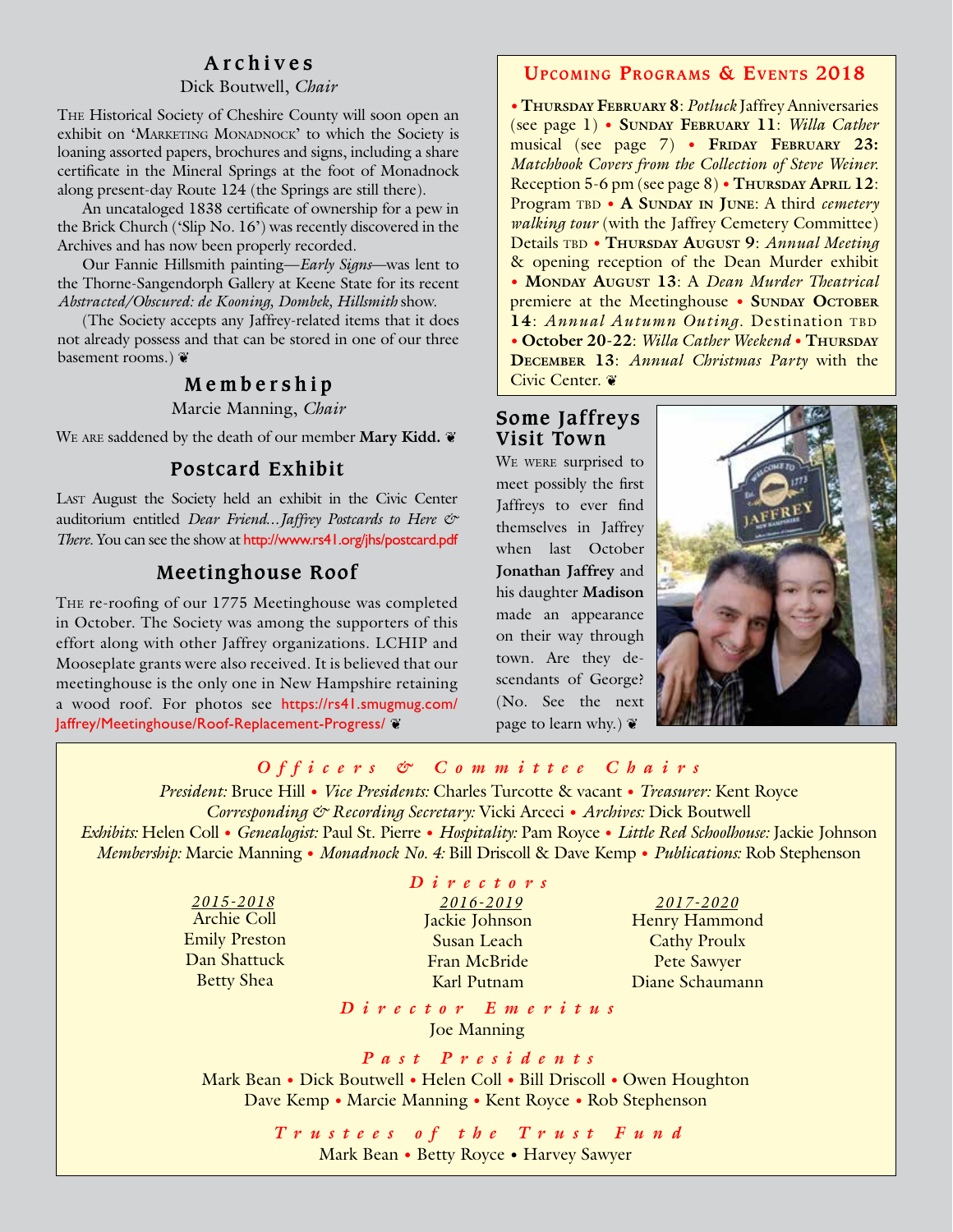### *Historical Odds 'n Ends*

PPOSITE page 112 of the first volume of *The History of Jaffrey* (1937) there appears a portrait of the Hon. **George Jaffrey**, attributed to John Singleton Copley. The portrait was, in fact, the work of Joseph Blackburn. Wikipedia tells us that "Joseph Blackburn (d.1787) was an English portrait painter who worked mainly in Bermuda and in colonial America. He*…*had a studio in Boston in 1750-1765; among his patrons were many important early American families, including the Apthorps, Amorys, Bulfinches, Lowells, Saltonstalls, Winthrops, Winslows and Otises of Boston. Blackburn spent time in*…*Portsmouth (1758–1762). In late 1763 he returned to London*…*  Approximately one hundred fifty of Blackburn's portraits survive. He excelled at painting textiles (i.e., representing the shimmer of silks, the texture of laces, and the folds of fabrics)."



 Our George Jaffrey—who famously never visited the town named for him—was the third of that name and was born on February 8, 1717, and died in Portsmouth in 1802. He married Lucy Winthrop; they had no children so the direct Jaffrey line ended there. Blackburn painted George and Lucy in "about 1758." making George about 41 years old at the time. (They were married in 1858 which may have been the impetus for the paintings.)

The paintings descended in the



Jeffries family (George's nephew was a Jeffries) and were for sale in the late 1970s by the Vose Galleries in Boston for somewhere in the neighborhood of \$15,000. No takers in Jaffrey or New Hampshire. Where are they today? In St. Joseph, Missouri, at the **Albrecht-Kemper Museum of Art**! This is what the museum's annual report for 1978 says: "The most notable gift of art to the museum since it was founded*…*was the seven American paintings given by the Enid and Crosby Kemper Foundation." George and Lucy were among the seven and Lucy is pictured in the report.  $\tilde{\mathbf{v}}$ 

A NOTHER painting story has to do with the Town's first minister and he certainly *did* spend time in Jaffrey, being a presence here into his 100th year ("one hundred years, seven months, and twenty-eight days").



He was, of course, The Reverend **Laban Ainsworth**. His portrait appears opposite page 204 of the first volume of *The History of Jaffrey*. That image derives from the actual oil portrait still in the possession of the family. Done at the same time was a portrait of his wife, Mary Minot. Who the painter was is unknown. Last summer, the Society retained the services of photographer Chuck Cole to photograph the two paintings for inclusion in the upcoming *Laban Ainsworth: A Life* by Jean Parker Waterbury, due to be published by the Society, with any luck later this year.  $\tilde{\mathbf{v}}$ 

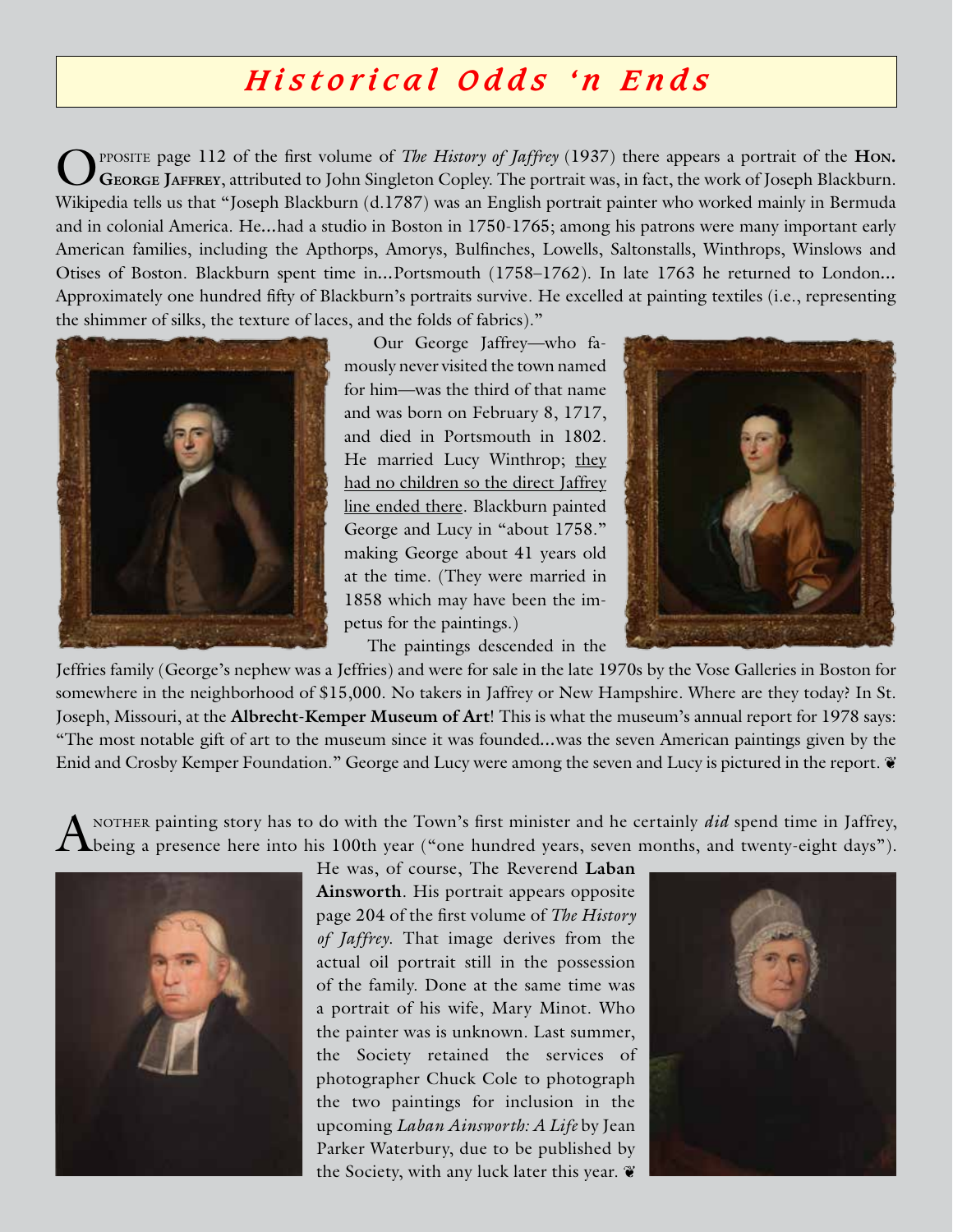### *Some Images from our Collections*



**Fannie Hillsmith**'s *Early Signs* which is on display at the Civic Center was loaned to the Thorne-Sangendorph Gallery at Keene State for a recent exhibition. ❦



A winter scene in Jaffrey Center with the Meetinghouse and the Brick Church. The date and artist are unknown.  $\tilde{\mathbf{v}}$ 



The evidence from the **Dean Murder** Grand Jury. The rope was used to tie up Dr. Dean and the burlap bag was placed over his body before he was thrown into the cistern. The calendar is for 1918 and the pencil entry for August 13 reads "Billie die." *Photo:* Chuck Cole. ❦



This clock stands in the Directors Room at the Civic Center. It was made in 1790 and presented to the Rev. **Laban Ainsworth** to celebrate his 80 years as pastor of the First Church. ❦



**Jule Durant**'s trunk. He (1856-1924) was Jaffrey's greatest benefactor , leaving money to the library and the schools (the funds total \$1,171,687 today). He traveled throughout the world pursuing business interests.  $\tilde{\mathbf{v}}$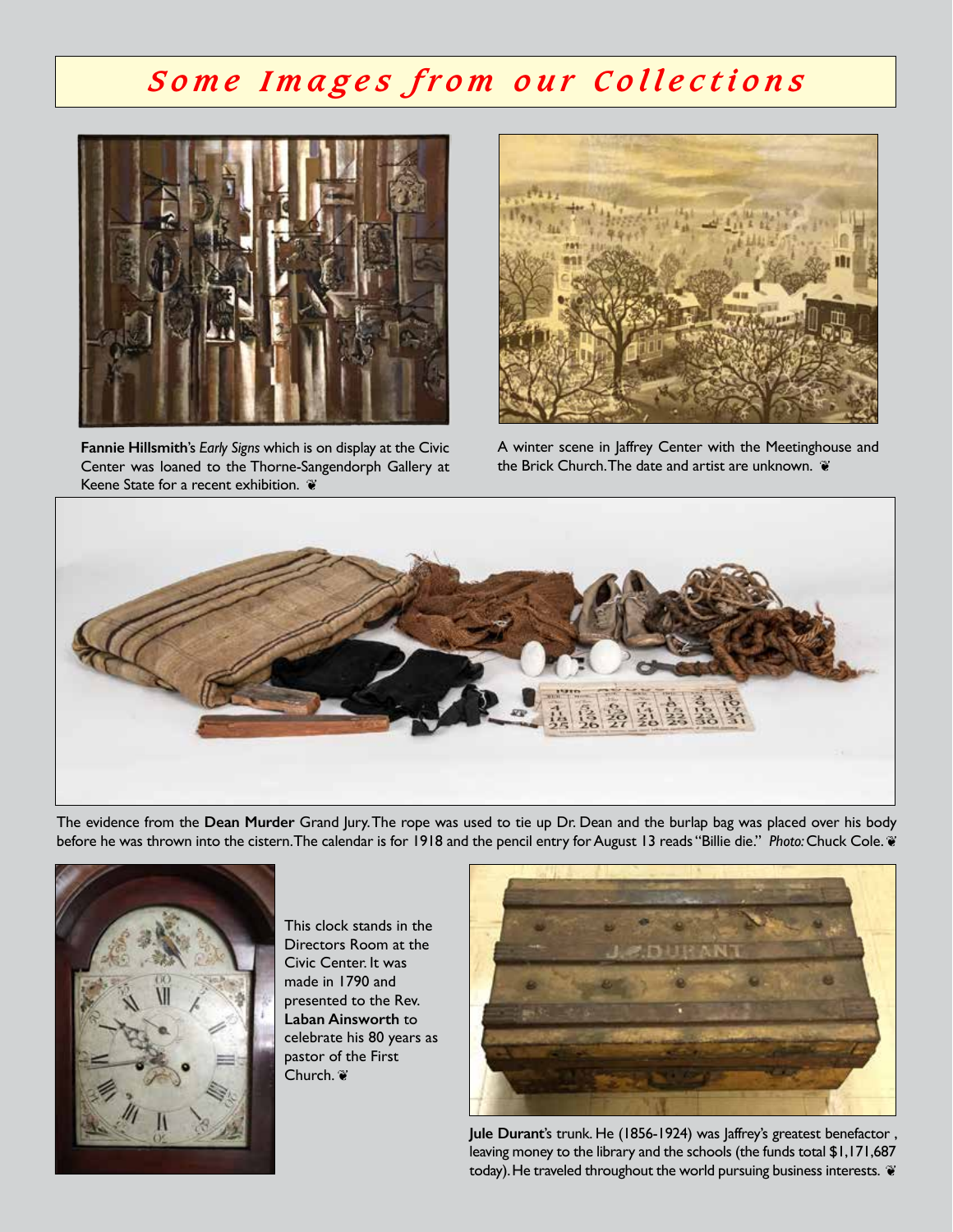# A Weekend

This year marks the 100th anniversary of the publication of *My Antonia* by Willa Cather, one of the truly great American novelists of the early 20th Century. As most of you know well, Cather chose to be buried here in Jaffrey—her "place of inspiration." Coming each Fall to the Shattuck Inn for nearly twenty years, she worked outside, under a tent and in view of the mountain. Among her many novels and short stories, *My Antonia* (1918) and *Death Comes for the Archbishop* (1927), still her two most celebrated novels, were written here.

To celebrate the 100th anniversary of *My Antonia*, as well as her life and work in general, a WILLA CATHER WEEKEND is being planned for October 20-22. Special guests that weekend will be Ashley Olson, Executive Director of the Willa Cather Foundation, located in Red Cloud, Nebraska, Cather's family home, and Tracy Tucker, Education Director and Willa Cather scholar. Olson and Tucker will present the Foundation's new seven-million dollar expansion, creating the National Willa Cather Center with a new museum, visitor center and archival resources. Laura Bush gave the keynote at the opening last June that also included filmmaker Ken Burns, our Walpole neighbor. Other ideas for the weekend's program are under discussion. We expect to attract both a local and regional audience of Cather fans.

The JHS Exhibits Committee will also begin work this Spring on a related long term interpretive plan to raise the profile of Willa Cather in Jaffrey. The goal is to provide both a more visible and informative tour of Willa Cather's grave, workplaces and local friendships as well as more curated resources on Cather's writing for teachers and students. We're hoping to preview at least some of these plans at the October gathering. Anyone interested in joining this effort should contact Bruce Hill.

While details of this exciting WILLA CATHER WEEKEND are forthcoming, we are proud to lead this effort in collaboration with our sister organizations as co-hosts: the Jaffrey Public Library, the Jaffrey Civic Center, the Jaffrey Center Village Improvement Society, the Jaffrey Chamber of Commerce and Franklin Pierce University, and with others joining us in the coming months. We are hoping that this event will not only properly honor and commemorate Willa Cather, but will also become an opportunity to showcase the power and impact of a truly joint, collective, community effort.  $\mathbf{\tilde{v}}$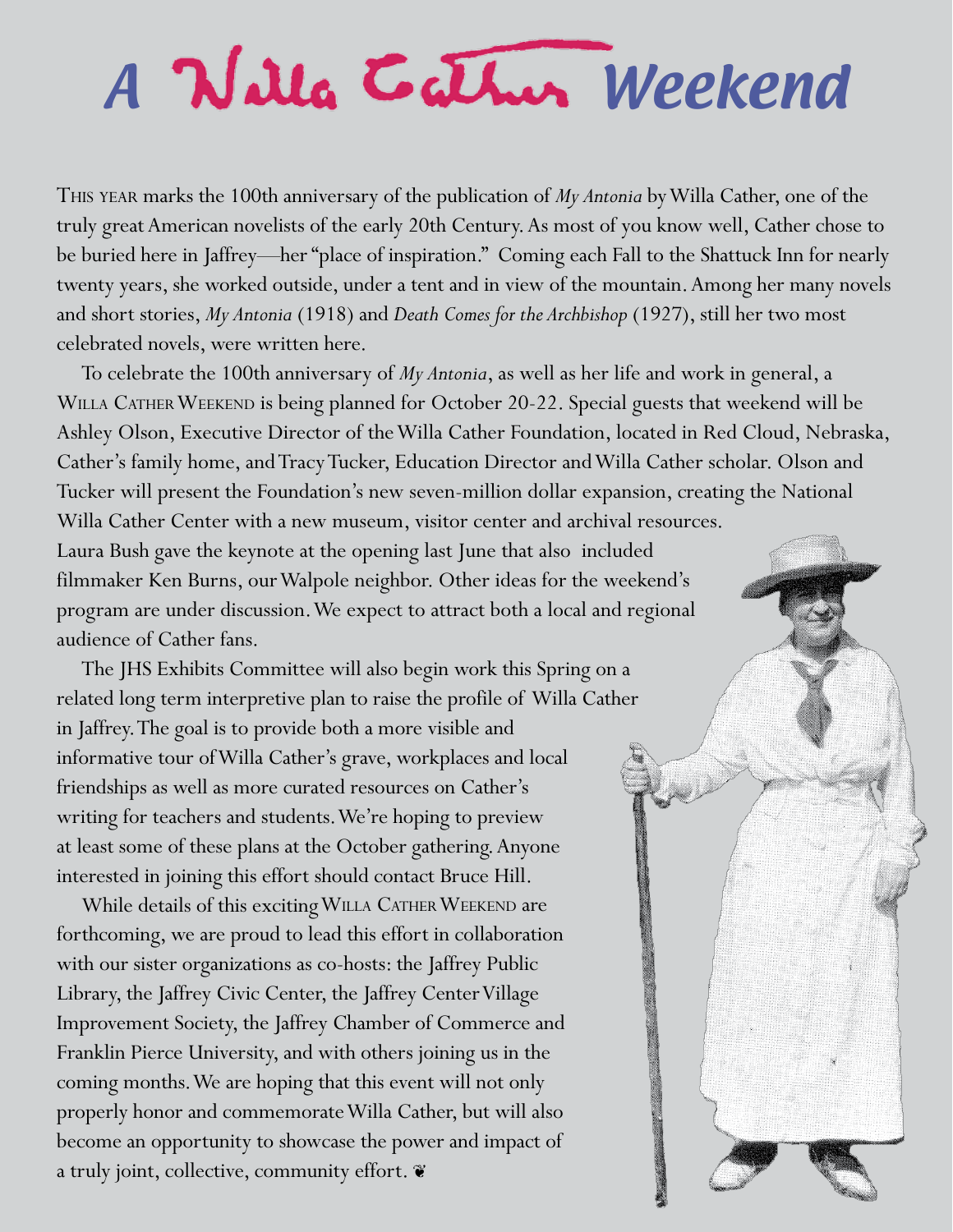# Willa Cather Returns to Jaffrey!

Come to the Jaffrey Civic Center on **Sunday, February 11**, at **4 pm** for the Alchemists Workshop production of *Kindness & Cruelty…Willa Cather in Jaffrey.* The setting is Willa Cather's room in the Shattuck Inn. Edith Lewis is there, and a maid, a local girl, Nancy, keeps popping in and out. But not only is this set in Jaffrey but it's also a musical! How can you miss *not* coming?

The Society will be co-sponsoring this enticing event with the Jaffrey Civic Center and The Friends of the Jaffrey Library. It will be a fitting reminder that this is the hundredth anniversary of the publication of *My Antonia*, much of which was written in Jaffrey.

An informal discussion will follow the performance along with some refreshments.

There is no need to make a reservation; just come along. But we ask for a donation of at least \$5 to cover the costs. (Check www.rs41.org/jhs.htm if the weather is questionable.)  $\mathbf{\tilde{z}}$